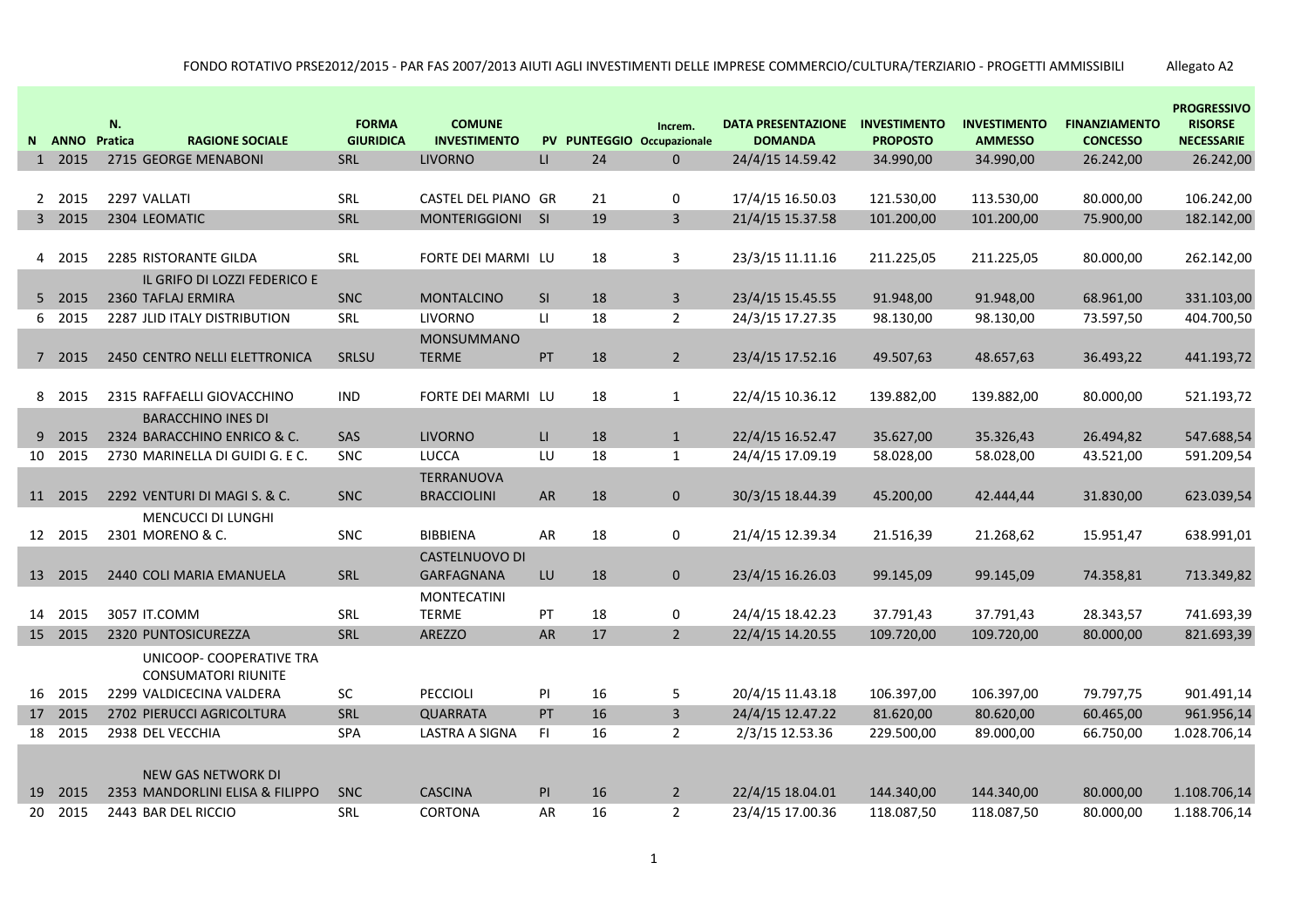|                 | N ANNO  | N.<br>Pratica<br><b>RAGIONE SOCIALE</b>                                    | <b>FORMA</b><br><b>GIURIDICA</b> | <b>COMUNE</b><br><b>INVESTIMENTO</b> |              |    | Increm.<br>PV PUNTEGGIO Occupazionale | <b>DATA PRESENTAZIONE</b><br><b>DOMANDA</b> | <b>INVESTIMENTO</b><br><b>PROPOSTO</b> | <b>INVESTIMENTO</b><br><b>AMMESSO</b> | <b>FINANZIAMENTO</b><br><b>CONCESSO</b> | <b>PROGRESSIVO</b><br><b>RISORSE</b><br><b>NECESSARIE</b> |
|-----------------|---------|----------------------------------------------------------------------------|----------------------------------|--------------------------------------|--------------|----|---------------------------------------|---------------------------------------------|----------------------------------------|---------------------------------------|-----------------------------------------|-----------------------------------------------------------|
| 21              | 2015    | 2460 COSMOPOLITAN                                                          | SRL                              | <b>CAMAIORE</b>                      | LU           | 16 | $\overline{2}$                        | 24/4/15 9.08.07                             | 54.287,78                              | 54.287,78                             | 40.715,25                               | 1.229.421,39                                              |
| 22 <sub>2</sub> | 2015    | 2703 A.C.M.E.                                                              | SRL                              | <b>PISA</b>                          | PI           | 16 | $\overline{2}$                        | 24/4/15 12.39.39                            | 100.030,96                             | 100.030,96                            | 75.023,22                               | 1.304.444,61                                              |
|                 |         | PANIFICIO LA SPIGA DI                                                      |                                  |                                      |              |    |                                       |                                             |                                        |                                       |                                         |                                                           |
| 23              | 2015    | 2291 PETRUZZI DANIELE E C.                                                 | <b>SNC</b>                       | <b>FIRENZE</b>                       | FI.          | 16 | $\mathbf{1}$                          | 27/3/15 10.03.49                            | 36.380,00                              | 36.380,00                             | 27.285,00                               | 1.331.729,61                                              |
| 24              | 2015    | <b>2293 NARDI</b>                                                          | SRL                              | <b>SIENA</b>                         | <b>SI</b>    | 16 | $\mathbf{1}$                          | 8/4/15 18.48.49                             | 52.202,00                              | 47.446,67                             | 32.639,00                               | 1.364.368,61                                              |
| 25              | 2015    | 2364 MENICHINI                                                             | SRL                              | <b>PONTEDERA</b>                     | PI           | 16 | $\mathbf{1}$                          | 23/4/15 15.45.59                            | 83.606,00                              | 82.326,00                             | 61.744,50                               | 1.426.113,11                                              |
| 26              | 2015    | LEOPOLDA DI BIGAZZI<br><b>GRAZIANO E GASPARRONI</b><br>2722 MIRKO          | <b>SNC</b>                       | <b>PISA</b>                          | PI           | 16 | $\mathbf{1}$                          | 24/4/15 15.06.34                            | 50.000,00                              | 50.000,00                             | 37.500,00                               | 1.463.613,11                                              |
|                 |         |                                                                            |                                  |                                      |              |    |                                       |                                             |                                        |                                       |                                         |                                                           |
| 27              | 2015    | 2745 PACE LA PALAGINA CERAMICHE SRL                                        |                                  | PIEVE A NIEVOLE                      | PT           | 16 | $\mathbf{1}$                          | 24/4/15 18.13.34                            | 38.838,73                              | 38.838,73                             | 29.129,00                               | 1.492.742,11                                              |
| 28              | 2015    | 2295 RISTOGROUP                                                            | <b>SRL</b>                       | <b>FIRENZE</b>                       | <b>FI</b>    | 16 | 0                                     | 9/4/15 15.44.06                             | 224.996,74                             | 224.696,74                            | 80.000,00                               | 1.572.742,11                                              |
|                 |         | <b>PASTICCERIA BARONE DI</b>                                               |                                  | <b>COLLE DI VAL</b>                  |              |    |                                       |                                             |                                        |                                       |                                         |                                                           |
|                 | 29 2015 | 2316 BARONE MARIO                                                          | <b>IND</b>                       | D'ELSA                               | SI           | 16 | $\mathbf{0}$                          | 22/4/15 11.41.47                            | 287.185,00                             | 287.185,00                            | 80.000,00                               | 1.652.742,11                                              |
| 30              | 2015    | PIZZICHERIA 2 A DI AGNORELLI<br>2352 ALEANDRO                              | <b>IND</b>                       | <b>COLLE DI VAL</b><br>D'ELSA        | SI           | 16 | $\mathbf 0$                           | 23/4/15 10.08.48                            | 130.000,00                             | 130.000,00                            | 80.000,00                               | 1.732.742,11                                              |
|                 | 31 2015 | DOLCIARIA 2 R DI DONNINI<br><b>ROBERTO &amp; BIANCHINI</b><br>2452 ROSANNA | <b>SNC</b>                       | <b>AREZZO</b>                        | AR           | 16 | $\mathbf{0}$                          | 23/4/15 18.21.12                            | 75.000,00                              | 75.000,00                             | 56.250,00                               | 1.788.992,11                                              |
|                 |         | CAPECCHI AGRI CULTURA DI                                                   |                                  |                                      |              |    |                                       |                                             |                                        |                                       |                                         |                                                           |
| 32              | 2015    | 2457 CAPECCHI PIERLUIGI                                                    | <b>IND</b>                       | <b>CORTONA</b>                       | AR           | 16 | 0                                     | 24/4/15 8.45.44                             | 114.201,00                             | 114.201,00                            | 80.000,00                               | 1.868.992,11                                              |
|                 | 33 2015 | 2464 PAPER & CO.                                                           | <b>SRL</b>                       | <b>AREZZO</b>                        | AR           | 16 | $\mathbf{0}$                          | 24/4/15 9.38.45                             | 51.174,00                              | 51.174,00                             | 38.380,50                               | 1.907.372,61                                              |
| 34              | 2015    | 3038 AUTO BERNACCHI                                                        | SRL                              | SANSEPOLCRO                          | AR           | 16 | 0                                     | 24/4/15 12.05.16                            | 101.845,01                             | 101.845,01                            | 76.383,76                               | 1.983.756,37                                              |
| 35 <sup>2</sup> | 2015    | 2718 ESSEMME SISTEMI                                                       | SRL                              | <b>LUCCA</b>                         | LU           | 16 | $\mathbf{0}$                          | 24/4/15 14.56.19                            | 32.911,78                              | 31.196,00                             | 23.397,00                               | 2.007.153,37                                              |
|                 |         | <b>GRANDI MAGAZZINI AL</b>                                                 |                                  |                                      |              |    |                                       |                                             |                                        |                                       |                                         |                                                           |
| 36              | 2015    | 3024 RISPARMIO                                                             | <b>SRL</b>                       | <b>GROSSETO</b>                      | GR           | 16 | 0                                     | 24/4/15 16.24.44                            | 93.608,00                              | 93.608,00                             | 70.000,00                               | 2.077.153,37                                              |
|                 |         | MAMI DI DEL BIMBO MICHELA                                                  |                                  |                                      |              |    |                                       |                                             |                                        |                                       |                                         |                                                           |
|                 | 37 2015 | 2750 & C                                                                   | <b>SNC</b>                       | <b>LIVORNO</b>                       | $\mathsf{H}$ | 16 | $\mathbf 0$                           | 24/4/15 19.00.29                            | 51.030,00                              | 51.030,00                             | 38.272,50                               | 2.115.425,87                                              |
|                 |         | COOPERATIVA ITALIA NUOVA                                                   |                                  |                                      |              |    |                                       |                                             |                                        |                                       |                                         |                                                           |
| 38              | 2015    | 3010 GREVE IN CHIANTI                                                      | SC                               | <b>GREVE IN CHIANTI FI</b>           |              | 16 | 0                                     | 24/4/15 19.52.28                            | 179.671,29                             | 179.671,29                            | 80.000,00                               | 2.195.425,87                                              |
|                 |         |                                                                            |                                  | <b>MONSUMMANO</b>                    |              |    |                                       |                                             |                                        |                                       |                                         |                                                           |
|                 | 39 2015 | 2322 SEVERI                                                                | SRL                              | <b>TERME</b>                         | PT           | 15 | 5                                     | 22/4/15 14.57.22                            | 125.780,33                             | 125.780,33                            | 80.000,00                               | 2.275.425,87                                              |
| 40              | 2015    | 2466 BELVEDERE                                                             | SRL                              | <b>AREZZO</b>                        | AR           | 14 | $\mathbf{1}$                          | 24/4/15 10.16.38                            | 132.894,50                             | 132.894,50                            | 80.000,00                               | 2.355.425,87                                              |
|                 | 41 2015 | 2721 TRE SCALINI                                                           | SRL                              | <b>LUCCA</b>                         | LU           | 14 | $\mathbf{0}$                          | 24/4/15 14.59.49                            | 69.420,00                              | 62.911,11                             | 47.182,00                               | 2.402.607,87                                              |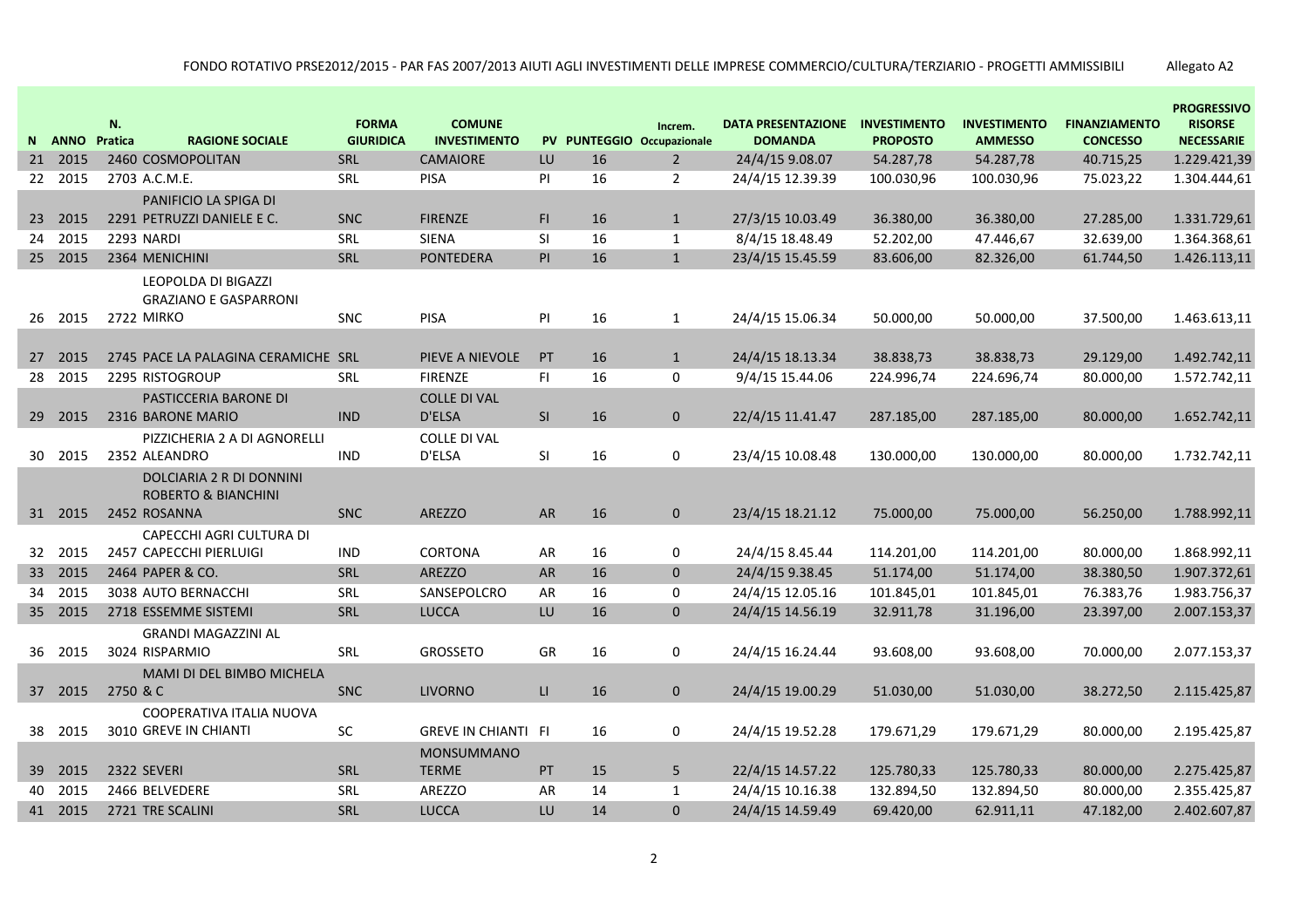|    |         | N.                |                               | <b>FORMA</b>     | <b>COMUNE</b>          |                |    | Increm.                    | <b>DATA PRESENTAZIONE</b> | <b>INVESTIMENTO</b> | <b>INVESTIMENTO</b> | <b>FINANZIAMENTO</b> | <b>PROGRESSIVO</b><br><b>RISORSE</b> |
|----|---------|-------------------|-------------------------------|------------------|------------------------|----------------|----|----------------------------|---------------------------|---------------------|---------------------|----------------------|--------------------------------------|
|    | N ANNO  | Pratica           | <b>RAGIONE SOCIALE</b>        | <b>GIURIDICA</b> | <b>INVESTIMENTO</b>    |                |    | PV PUNTEGGIO Occupazionale | <b>DOMANDA</b>            | <b>PROPOSTO</b>     | <b>AMMESSO</b>      | <b>CONCESSO</b>      | <b>NECESSARIE</b>                    |
|    | 42 2015 | 2363 ARCADIA      |                               | SRLS             | <b>PIOMBINO</b>        | LI.            | 12 | $\overline{4}$             | 23/4/15 16.23.07          | 120.969,50          | 120.169,50          | 80.000,00            | 2.482.607,87                         |
|    | 43 2015 |                   | 2725 FRACASSI & CO            | SRL              | AREZZO                 | AR             | 12 | $\overline{2}$             | 24/4/15 16.15.02          | 70.900,00           | 70.900,00           | 53.175,00            | 2.535.782,87                         |
|    |         |                   |                               |                  | <b>CASTELFIORENTIN</b> |                |    |                            |                           |                     |                     |                      |                                      |
| 44 | 2015    |                   | 2454 SELEKTIA ITALIA          | SRLSU            | O                      | F <sub>1</sub> | 12 | $\mathbf{1}$               | 23/4/15 20.42.05          | 122.773,00          | 122.773,00          | 80.000,00            | 2.615.782,87                         |
|    | 45 2015 | 2700 ALYMARTY     |                               | SRLS             | PIETRASANTA            | LU             | 10 | 13                         | 24/4/15 12.17.38          | 132.379,40          | 132.378,87          | 80.000,00            | 2.695.782,87                         |
|    | 46 2015 | <b>2447 SILCO</b> |                               | SRLSU            | <b>PISTOIA</b>         | PT             | 10 | 9                          | 23/4/15 17.15.16          | 106.454,23          | 106.454,23          | 79.840,67            | 2.775.623,54                         |
|    |         |                   |                               |                  | <b>BORGO SAN</b>       |                |    |                            |                           |                     |                     |                      |                                      |
|    | 47 2015 | 2351 PAZIENZA     |                               | SRL              | <b>LORENZO</b>         | FI.            | 10 | 6                          | 22/4/15 17.20.07          | 119.677,38          | 119.677,38          | 80.000,00            | 2.855.623,54                         |
|    | 48 2015 | 1679 MFM          |                               | SRL              | <b>EMPOLI</b>          | F1             | 10 | $\overline{4}$             | 26/3/15 16.50.05          | 165.871,65          | 165.871,65          | 80.000,00            | 2.935.623,54                         |
|    | 49 2015 |                   | 2359 ANTARES PAPER            | SRL              | <b>CAPANNORI</b>       | LU             | 10 | $\overline{4}$             | 23/4/15 15.34.19          | 153.131,21          | 153.131,21          | 80.000,00            | 3.015.623,54                         |
| 50 | 2015    |                   | 2946 VECOLI ALAN              | <b>IND</b>       | CAMAIORE               | LU             | 10 | $\overline{2}$             | 27/3/15 18.18.47          | 43.969,61           | 43.969,61           | 32.977,21            | 3.048.600,75                         |
|    | 51 2015 |                   | 2697 SEIZETA DI IZZO VINCENZO | <b>IND</b>       | LATERINA               | AR             | 10 | $\overline{2}$             | 24/4/15 12.07.42          | 60.393,59           | 58.193,59           | 43.645,19            | 3.092.245,94                         |
|    | 52 2015 |                   | 3193 MARLIN NOVEOTTO          | SRLS             | <b>CECINA</b>          | П              | 10 | $\overline{2}$             | 24/4/15 18.28.14          | 86.242,95           | 75.172,95           | 56.379,71            | 3.148.625,65                         |
|    | 53 2015 |                   | 2283 ECLIPSE DI IAPINO ROSA   | <b>IND</b>       | <b>CAMAIORE</b>        | LU             | 10 | $\mathbf{1}$               | 9/3/15 9.49.39            | 26.412,29           | 26.412,29           | 19.809,22            | 3.168.434,87                         |
|    | 54 2015 |                   | 2878 PELLICCI LAURA           | <b>IND</b>       | PIEVE A NIEVOLE        | PT             | 10 | $\mathbf{1}$               | 24/4/15 12.27.53          | 61.499,00           | 61.499,00           | 40.000,00            | 3.208.434,87                         |
|    | 55 2015 |                   | 3015 MIFTARI SHKELZEN         | <b>IND</b>       | <b>DICOMANO</b>        | F1             | 10 | $\mathbf{1}$               | 24/4/15 13.39.14          | 26.761,34           | 26.385,42           | 19.789,07            | 3.228.223,94                         |
|    |         |                   | DISEGNO COLORE ED INTERNI     |                  |                        |                |    |                            |                           |                     |                     |                      |                                      |
|    | 56 2015 |                   | 3013 DI SILVIA MAGRINI        | <b>IND</b>       | LUCCA                  | LU             | 10 | 0                          | 21/4/15 17.53.13          | 32.342,65           | 30.029,65           | 22.522,24            | 3.250.746,18                         |
|    | 57 2015 | 2439 TUTTOBENE    |                               | SRL              | <b>CAMPI BISENZIO</b>  | F1             | 10 | $\mathbf 0$                | 23/4/15 16.25.42          | 105.000,00          | 105.000,00          | 78.750,00            | 3.329.496,18                         |
|    | 58 2015 | 3014 IMECI        |                               | SRL              | AREZZO                 | AR             | 10 | 0                          | 23/4/15 18.41.58          | 192.190,90          | 192.190,90          | 80.000,00            | 3.409.496,18                         |
|    |         |                   |                               |                  | <b>SANTA MARIA A</b>   |                |    |                            |                           |                     |                     |                      |                                      |
|    | 59 2015 |                   | 2468 AMBROGINI STEFANO & C.   | <b>SNC</b>       | <b>MONTE</b>           | PI             | 10 | $\mathbf 0$                | 24/4/15 10.19.06          | 41.620,00           | 41.620,00           | 31.215,00            | 3.440.711,18                         |
|    |         |                   |                               |                  |                        |                |    |                            |                           |                     |                     |                      |                                      |
|    | 60 2015 |                   | 2732 RA.DE.CO. AUTOCOMPONENTI | SRL              | CALENZANO              | F1             | 10 | 0                          | 24/4/15 17.09.50          | 78.869,50           | 35.610,56           | 26.707,92            | 3.467.419,10                         |
|    |         |                   | FOXY CAFFE' DI VOLPE SIMONE   |                  | <b>ABBADIA SAN</b>     |                |    |                            |                           |                     |                     |                      |                                      |
|    | 61 2015 | 2748 & C.         |                               | <b>SNC</b>       | SALVATORE              | <b>SI</b>      | 10 | $\mathbf 0$                | 24/4/15 18.29.39          | 71.855,00           | 71.855,00           | 53.000,00            | 3.520.419,10                         |
|    | 62 2015 | 2300 YOUNGER      |                               | SRL              | LUCCA                  | LU             | 8  | 20                         | 21/4/15 10.00.52          | 495.883,33          | 489.743,93          | 80.000,00            | 3.600.419,10                         |
|    | 63 2015 | 2733 HABANERO     |                               | SRL              | <b>FIESOLE</b>         | F1             | 8  | 15                         | 24/4/15 17.20.43          | 114.143,21          | 114.143,21          | 80.000,00            | 3.680.419,10                         |
|    | 64 2015 | 2706 2B           |                               | SRL              | <b>POGGIBONSI</b>      | <b>SI</b>      | 8  | 8                          | 24/4/15 13.09.50          | 50.730,96           | 48.480,96           | 36.360,72            | 3.716.779,82                         |
|    | 65 2015 |                   | 3194 LOCANDA LA MANDRAGOLA    | SRL              | <b>SAN GIMIGNANO</b>   | <b>SI</b>      | 8  | 7                          | 24/4/15 12.00.33          | 87.970,09           | 87.138,09           | 65.353,57            | 3.782.133,39                         |
|    | 66 2015 |                   | 2753 BRICO & GARDEN           | SRL              | GROSSETO               | GR             | 8  | 6                          | 24/4/15 19.18.09          | 130.937,52          | 126.221,40          | 80.000,00            | 3.862.133,39                         |
|    | 67 2015 |                   | 2438 LA GATTA NERA            | SRL              | <b>CAVRIGLIA</b>       | AR             | 8  | 5                          | 23/4/15 16.23.55          | 80.853,30           | 79.080,30           | 56.598,10            | 3.918.731,49                         |
| 68 | 2015    |                   | 2717 ACQUA DELL'ELBA FIRENZE  | <b>SRL</b>       | <b>FIRENZE</b>         | F1             | 8  | 5                          | 24/4/15 14.38.48          | 128.920,00          | 128.920,00          | 80.000,00            | 3.998.731,49                         |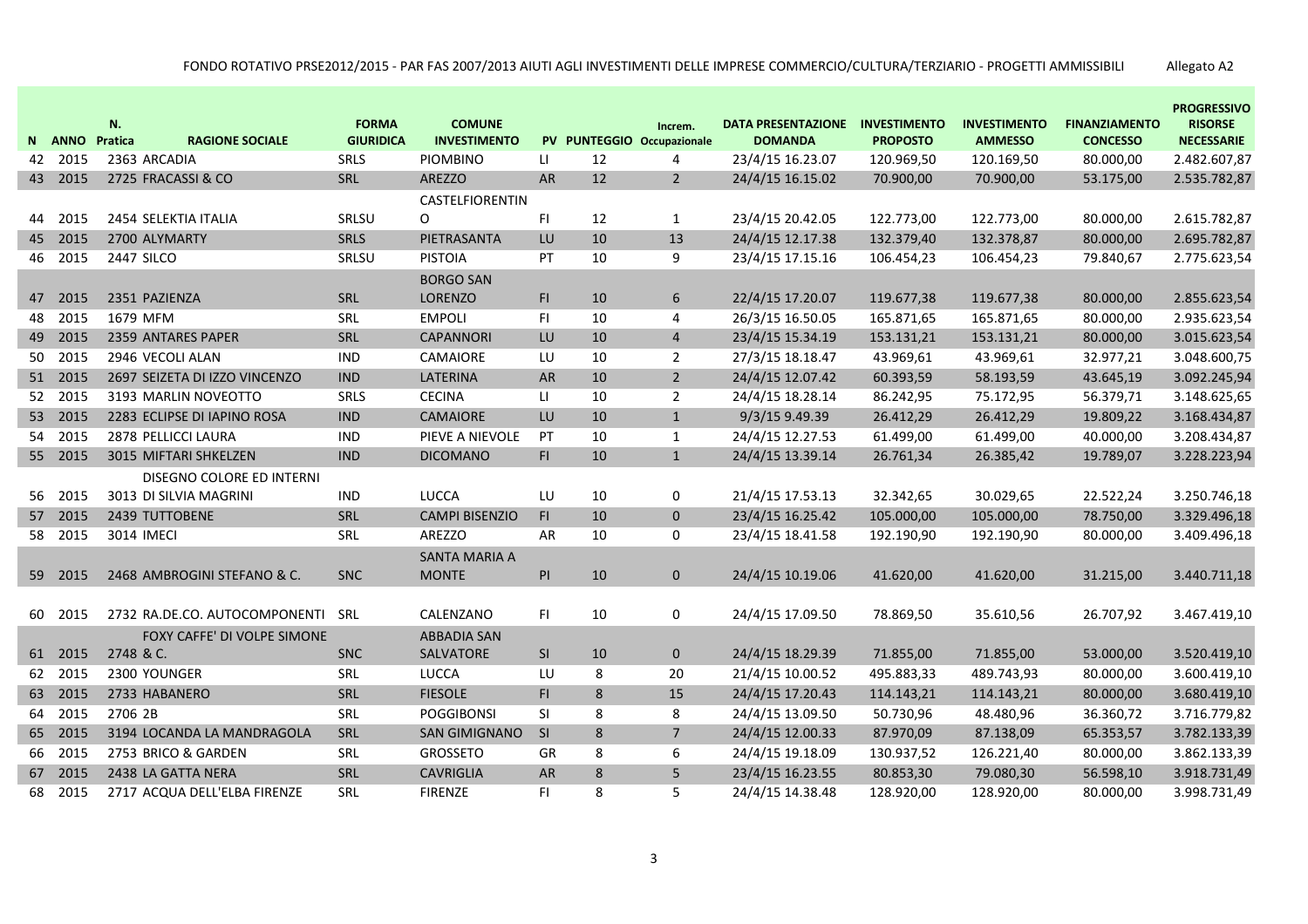|    | N ANNO Pratica | N.                | <b>RAGIONE SOCIALE</b>                                                           | <b>FORMA</b><br><b>GIURIDICA</b> | <b>COMUNE</b><br><b>INVESTIMENTO</b> |           |   | Increm.<br>PV PUNTEGGIO Occupazionale | <b>DATA PRESENTAZIONE</b><br><b>DOMANDA</b> | <b>INVESTIMENTO</b><br><b>PROPOSTO</b> | <b>INVESTIMENTO</b><br><b>AMMESSO</b> | <b>FINANZIAMENTO</b><br><b>CONCESSO</b> | <b>PROGRESSIVO</b><br><b>RISORSE</b><br><b>NECESSARIE</b> |
|----|----------------|-------------------|----------------------------------------------------------------------------------|----------------------------------|--------------------------------------|-----------|---|---------------------------------------|---------------------------------------------|----------------------------------------|---------------------------------------|-----------------------------------------|-----------------------------------------------------------|
|    |                |                   | <b>URBAN GYM SOCIETA'</b>                                                        |                                  |                                      |           |   |                                       |                                             |                                        |                                       |                                         |                                                           |
| 69 | 2015           |                   | 2867 SPORTIVA DILETTANTISTICA                                                    | SRL                              | <b>FIRENZE</b>                       | F1        | 8 | $\overline{4}$                        | 24/4/15 16.46.54                            | 78.097,14                              | 78.097,14                             | 58.572,85                               | 4.057.304,34                                              |
|    | 70 2015        | 2749 GRANDI       |                                                                                  | SRL                              | <b>FIRENZE</b>                       | F1        | 8 | $\overline{4}$                        | 24/4/15 18.32.39                            | 82.454,50                              | 82.454,50                             | 61.840,88                               | 4.119.145,22                                              |
|    | 71 2015        |                   | 3020 BLASI ALESSANDRO                                                            | <b>IND</b>                       | SANSEPOLCRO                          | AR        | 8 | $\overline{3}$                        | 23/4/15 13.01.47                            | 50.000,00                              | 50.000,00                             | 37.500,00                               | 4.156.645,22                                              |
|    |                |                   |                                                                                  |                                  |                                      |           |   |                                       |                                             |                                        |                                       |                                         |                                                           |
|    | 72 2015        |                   | 2355 ALLA PIEVE DI RITA DE SANTIS                                                | <b>IND</b>                       | CAPOLONA                             | AR        | 8 | 3                                     | 23/4/15 13.03.06                            | 87.628,69                              | 87.378,69                             | 65.534,02                               | 4.222.179,24                                              |
|    | 73 2015        |                   | 3019 MUSETTI DEI F.LLI MUSETTI                                                   | <b>SNC</b>                       | <b>CAMAIORE</b>                      | LU        | 8 | $\overline{2}$                        | 22/4/15 14.41.06                            | 45.863,00                              | 45.863,00                             | 34.397,25                               | 4.256.576,49                                              |
| 74 | 2015           | 2877 COCOA        |                                                                                  | SRLS                             | <b>PRATO</b>                         | PO        | 8 | $\overline{2}$                        | 24/4/15 11.31.12                            | 110.000,00                             | 110.000,00                            | 80.000,00                               | 4.336.576,49                                              |
|    | 75 2015        | 2699 OLTRE        |                                                                                  | <b>SRLS</b>                      | <b>FIESOLE</b>                       | FI.       | 8 | $\overline{2}$                        | 24/4/15 12.14.03                            | 144.202,36                             | 140.082,36                            | 80.000,00                               | 4.416.576,49                                              |
|    |                |                   | <b>EDUARDO SECCI</b>                                                             |                                  |                                      |           |   |                                       |                                             |                                        |                                       |                                         |                                                           |
|    | 76 2015        |                   | 2704 CONTEMPORARY                                                                | SRLSU                            | <b>FIRENZE</b>                       | FI.       | 8 | $\overline{2}$                        | 24/4/15 13.12.35                            | 67.209,00                              | 67.209,00                             | 50.406,75                               | 4.466.983,24                                              |
| 77 | 2015           |                   | 2724 CARTABIANCA                                                                 | SRL                              | <b>FIRENZE</b>                       | F1        | 8 | $\overline{2}$                        | 24/4/15 15.46.42                            | 111.335,32                             | 111.335,32                            | 80.000,00                               | 4.546.983,24                                              |
|    | 78 2015        | 2744 GAIA         |                                                                                  | SRL                              | <b>PRATO</b>                         | PO        | 8 | $\overline{2}$                        | 24/4/15 18.02.56                            | 69.688,00                              | 69.688,00                             | 52.000,00                               | 4.598.983,24                                              |
|    |                |                   | <b>CUCINA TASCABILE DI</b>                                                       |                                  |                                      |           |   |                                       |                                             |                                        |                                       |                                         |                                                           |
|    | 79 2015        |                   | 3006 POTELEANU ELENA                                                             | <b>IND</b>                       | <b>GROSSETO</b>                      | <b>GR</b> | 8 | $\mathbf{1}$                          | 20/4/15 21.08.02                            | 136.079,92                             | 136.079,92                            | 80.000,00                               | 4.678.983,24                                              |
| 80 | 2015           |                   | 2302 MERCERIA ROSY                                                               | SRLS                             | <b>GROSSETO</b>                      | GR        | 8 | $\mathbf{1}$                          | 21/4/15 10.28.36                            | 25.300,00                              | 25.300,00                             | 18.975,00                               | 4.697.958,24                                              |
|    | 81 2015        |                   | 2444 CATELAND                                                                    | SRL                              | AREZZO                               | AR        | 8 | $\mathbf{1}$                          | 23/4/15 17.09.56                            | 100.000,00                             | 100.000,00                            | 75.000,00                               | 4.772.958,24                                              |
|    | 82 2015        | <b>2463 TRIBE</b> |                                                                                  | SRL                              | <b>GAMBASSI TERME FI</b>             |           | 8 | $\mathbf{1}$                          | 24/4/15 10.00.57                            | 56.502,58                              | 55.822,00                             | 40.691,00                               | 4.813.649,24                                              |
|    | 83 2015        |                   | 2296 TUSCANY AT HOME                                                             | <b>SRLS</b>                      | <b>GAIOLE IN CHIANTI SI</b>          |           | 8 | $\mathbf{0}$                          | 9/4/15 20.11.01                             | 106.486,50                             | 103.826,50                            | 77.869,88                               | 4.891.519,12                                              |
|    |                |                   | RISTORANTE ROSTICCERIA DA                                                        |                                  |                                      |           |   |                                       |                                             |                                        |                                       |                                         |                                                           |
| 84 | 2015           |                   | 2298 PAOLO E ALBA CALAMINI                                                       | <b>SNC</b>                       | <b>FIRENZUOLA</b>                    | FI.       | 8 | $\mathbf 0$                           | 17/4/15 12.24.34                            | 62.946,20                              | 62.946,20                             | 47.209,65                               | 4.938.728,77                                              |
|    |                |                   |                                                                                  |                                  |                                      |           |   |                                       |                                             |                                        |                                       |                                         |                                                           |
|    | 85 2015        |                   | 2318 LA PIAZZA DI VIVIANI LUCA E C. SNC                                          |                                  | SERAVEZZA                            | LU        | 8 | $\mathbf{0}$                          | 22/4/15 13.20.49                            | 52.700,00                              | 52.700,00                             | 39.525,00                               | 4.978.253,77                                              |
|    | 86 2015        |                   | BAR PIZZERIA VALERI DI VALERI<br>MASSIMO - VALERI GIANNI E<br>3005 VALERI SANDRA | <b>SNC</b>                       | <b>BORGO SAN</b><br>LORENZO          | FI.       | 8 | $\mathbf 0$                           | 22/4/15 17.28.48                            | 135.568,22                             | 133.517,73                            | 80.000,00                               | 5.058.253,77                                              |
|    |                |                   | <b>FULL SERVICE DI BONTI ATHOS</b>                                               |                                  |                                      |           |   |                                       |                                             |                                        |                                       |                                         |                                                           |
|    | 87 2015        | 2354 E C.         |                                                                                  | SAS                              | <b>PISTOIA</b>                       | PT        | 8 | $\mathbf{0}$                          | 23/4/15 10.56.33                            | 83.650,00                              | 83.650,00                             | 62.500,00                               | 5.120.753,77                                              |
|    |                |                   |                                                                                  |                                  | <b>SAN GIOVANNI</b>                  |           |   |                                       |                                             |                                        |                                       |                                         |                                                           |
| 88 | 2015           |                   | 3040 MASONI ALESSIO                                                              | <b>IND</b>                       | VALDARNO                             | AR        | 8 | 0                                     | 23/4/15 14.50.22                            | 52.951,25                              | 50.947,35                             | 38.210,51                               | 5.158.964,28                                              |
|    | 89 2015        | 2356 SUN DAY      |                                                                                  | SRL                              | <b>FIRENZE</b>                       | FI.       | 8 | $\mathbf{0}$                          | 23/4/15 15.29.00                            | 68.188,06                              | 67.338,06                             | 50.503,55                               | 5.209.467,83                                              |
|    |                |                   |                                                                                  |                                  |                                      |           |   |                                       |                                             |                                        |                                       |                                         |                                                           |